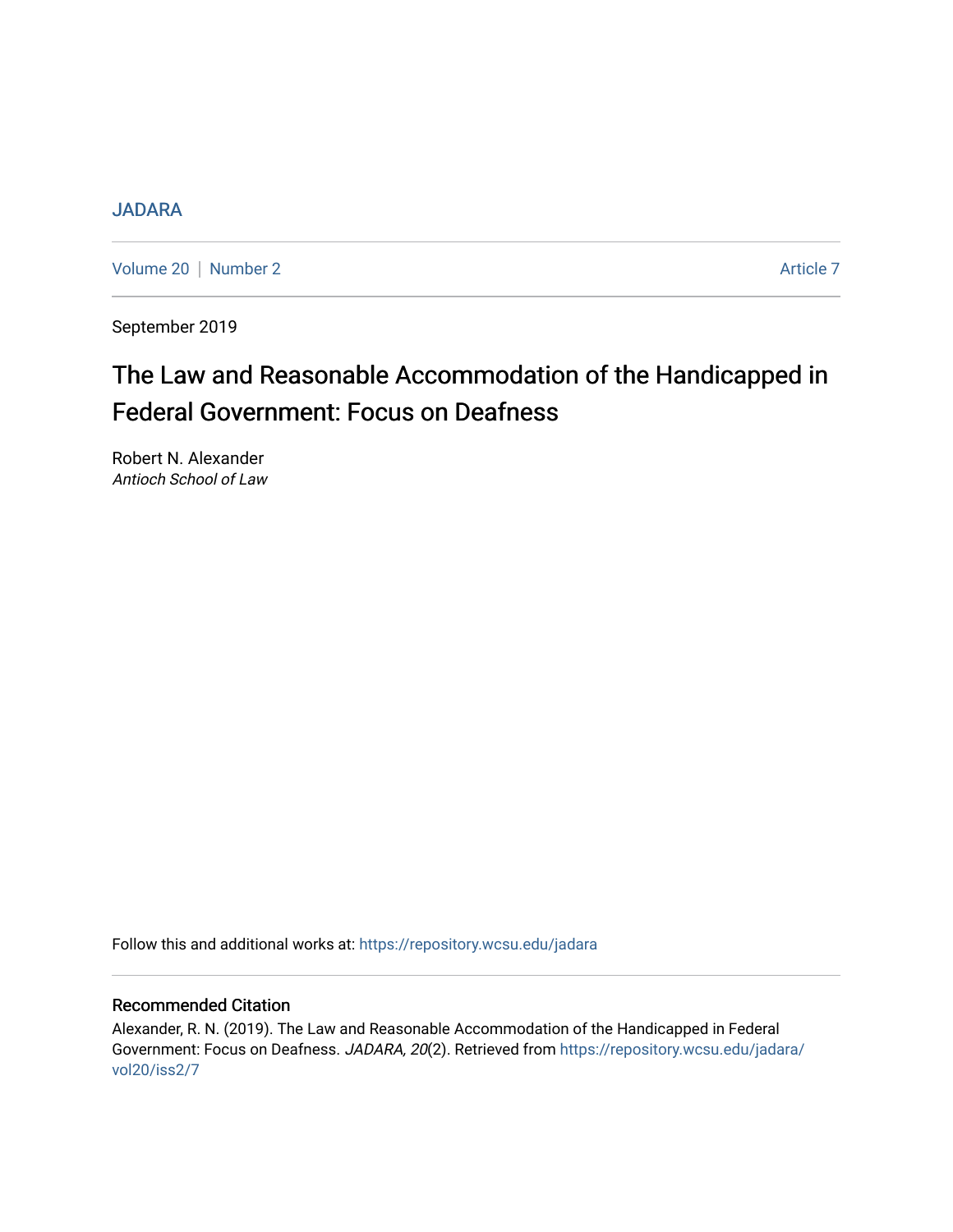# THE LAW AND REASONABLE ACCOMMODATION OF THE HANDICAPPED IN FEDERAL GOVERNMENT: FOCUS ON DEAFNESS

#### Robert N. Alexander, M.A. Antioch School of Law

Almost everyone knows someone who is handi capped. However, the term "handicapped" en compasses a wide spectrum of disabilities. Each group of handicapped individuals is different and each individual is different from others within that same group. Because of the dissimilarities of handicapped individuals, even within the same group, there can be no blanket or standard accommodation for all persons within a specific group. Instead, each handicapped person's situ ation must be examined on a case-by-case basis.

Many obstacles impede the opportunities of handicapped individuals for employment. Negative employer attitudes continue to be a major obstacle in the hiring and promotion of handicapped individuals. In the study done by Phillips (1975), several similar attitudes among employers were identified that seemed to limit the employment opportunities of handicapped persons. These similarities were employers' perception of handicapped persons, employers' reluctance to place handicapped persons in supervisor jobs, and employers' lack of informa tion about training handicapped persons.

Reasonable accommodation of handicapped persons in employment is broad. It should be an important consideration at every step of the selection process. The need for reasonable ac commodation, depending on the disability and/ or degree of severity, may be present when taking employment tests, interviews, training, daily communication needs, or job duties.

An important facet of the reasonable accom modation requirement is that it surpasses the "equal treatment" concept of non-discrimina tion. Handicapped individuals are now entitled to different or special treatment instead of the equal treatment of non-discrimination.

There are three main approaches on how to deal with the question of reasonable accommo dation. Two of these are considered extreme. Of these two approaches, one is to do nothing at all and the other is to provide a sheltered or segregated approach to ensure an adequate quality of life. However, the courts have generally adopted a middle of the road approach to provide reasonable accommodations to give handicapped persons a fair and equal opportunity to participate and receive benefits of services as most people do.

The primary law relevant to this discussion of reasonable accommodation of handicapped persons is the Rehabilitation Act of 1973, hereafter referred to as the "Act". Specifically, sections 501, 503, and section 504 are important to handicapped persons.

There lies a clear and distinct difference be tween these three important sections of the act with regard to employment discrimination against the handicapped. These differences are as follows:

- Section applies to the federal government 501: and requires affirmative action.
- Section applies to federal contractors and<br>503: subcontractors. It also requires affirsubcontractors. It also requires affirmative action in the hiring, place ment, and promotion of qualified handicapped people by these con tractors.
- Section applies to recipients of federal finan-504: cial assistance. It requires non-discri mination, but not affirmative action.

It should be pointed out that section 504 of the Act requires only non-discrimination and not the higher standard of affirmative action as do sections 501 and 503.

This act was the first successful major attempt at establishing a national policy to integrate handicapped individuals into society regarding employment. It is designed to increase partici pation by handicapped individuals in the daily routines of society, including employment, and to prohibit discrimination against them.

Two regulations of the Equal Employment Opportunity Commission (EEOC) are important to the issue of reasonable accommodation of handicapped individuals. The first regulation, 5 C.F.R. 1913.702(f), defines the term "qual ified handicapped individual" as it is meant by the Act. Briefly, this regulation states that a

24

1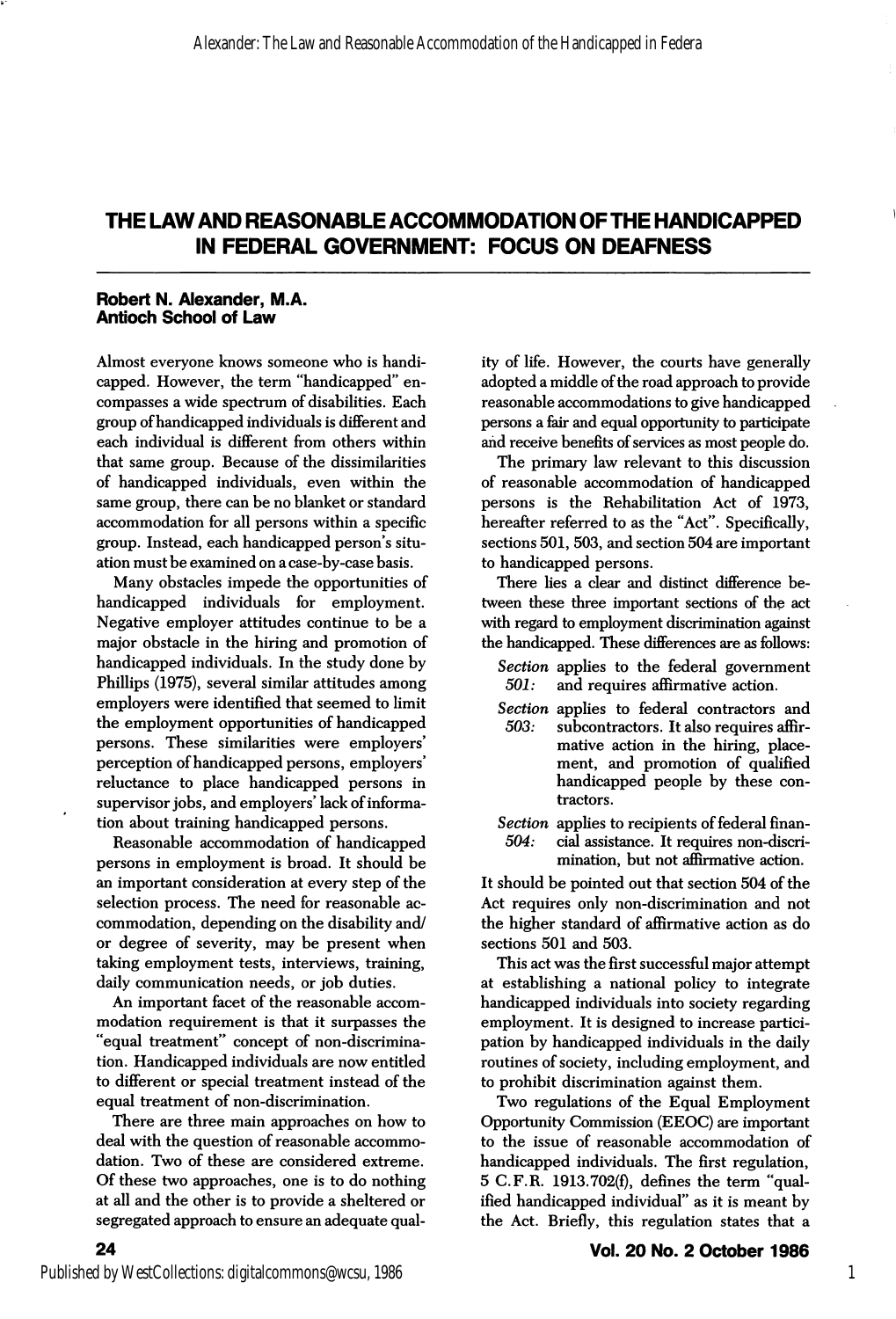### THE LAW AND REASONABLE ACCOMMODATION OF THE HANDICAPPED IN FEDERAL EMPLOYMENT: FOCUS ON DEAFNESS

"qualified handicapped individual" with respect to employment, is a handicapped person who meets the experience and/or education require ments and who can perform the essential func tions of the position in question. If a handi capped person satisfies these requirements, then, he/she will be considered legally "qual ified" and protected against discriminatory ac tions in employment by the Act.

The second regulation, 5 C.F.R. 1613.704(b), defines resonable accommodation by giving examples. Such examples include (1) making facilities readily accessible to and usable by handicapped persons; (2) job restructuring, part-time or modified work schedules; (3) ac quisition or modification of equipment or devices; (4) appropriate adjustment or modifica tion of examinations; (5) the provision of readers and interpreters, and other similar actions.

This regulation also provides a defense to em ployers for denying an accommodation to a qual ified handicapped applicant or employee if the employer can demonstrate that accommodation would impose an "undue hardship" on the op eration of its business or program. Cost of the particular accommodation may add an undue hardship to a business or program. Also, the accommodation itself may prevent a smooth and/or orderly operation of the business.

However, if an employer asserts this defense, then the "burden of proof" is on him. For example, a hearing-impaired employee has re quested a certified sign language interpreter for periodic staff meetings. The employer as serts the defense of an "undue hardship" as the reason for failing to accommodate the hearingimpaired employee. The burden of proof of an undue hardship upon his business would, be on the employer. In looking at the validity of this defense the courts will weigh three things:

- (1) Budget and overall size with respect to number of employees;
- (2) The type of business or agency;

(3) The nature and cost of the accommodation. However, as pointed out in "Employment Dis crimination Against the Handicapped and Sec tion 504 of the Rehabilitation Act: An Essay on Legal Evasiveness," (97 Harvard L. Rev. 997- 1015, Feb. 1984), how such factors are to be weighted and assessed and how much hardship is "undue" are unspecified.

A primary question to be answered with regard to reasonable accommodation is who should be reasonably accommodated. Generally, if you are

a qualified handicapped individual who can per form the essential functions of the job in question or you are capable of performing a particular job, with or without reasonable accommodation to your handicap, then you are protected against discriminatory actions in employment.

The case of Southeastern Community College V. Davis (1979) was the Supreme Court's first ex tensive opinion on this issue. In the Davis case, Davis, a hearing-impaired applicant, was denied admission to the nursing program of Southeastern Community College, a state institution that re ceives federal funds. The Court held that Davis was not a "qualified handicapped individual" with in the meaning of the Act. The reasoning used by the Court to support this ruling was that she did not meet the "essential and fundamental" qualifi cations to gain entrance to the program of Southeastern Community College. In essence, the Court was saying that meeting the legitimate es sential and fundamental requirements would qual ify a person as a "qualified handicapped indi vidual". The Court held that the requirements of Southeastern Community College's program (i.e. ability to hear, communicate, and finish necessary requirements of the program) were legitimate.

Even though the Davis case has a higher edu cation and professional context, it is still relevant to reasonable accommodation. The relevancy is in the Court's holding and reasoning on the term "qualified handicapped individual". This term plays an intrinsic role in non-discrimination law.

The ruling in the Davis case has been expanded recently by Consolidated Rail Corp. v. Darrone (1984). In this case, Darrone's estate filed suit against Consolidated Rail Corp. for violation of rights conferred by section 504 of the Rehabili tation Act which requires non-discrimination in employment practices by recipients of federal financial assistance. Darrone had become hand icapped because of an accident but could still perform the essential duties of the job in ques tion, a fact not disputed in the case. However, Consolidated Rail then refused to continue to em ploy him. They argued that the federal financial assistance they were receiving was not for the purpose of employment.

In deciding this case, the Court rejected this "primary purpose" test of Consolidated Rail emphasizing that section 504 prohibits discrimina tion against the handicapped under "any" pro gram or activity of recipients of federal financial assistance. In other words, the federal financial assistance does not have to be designated for

2